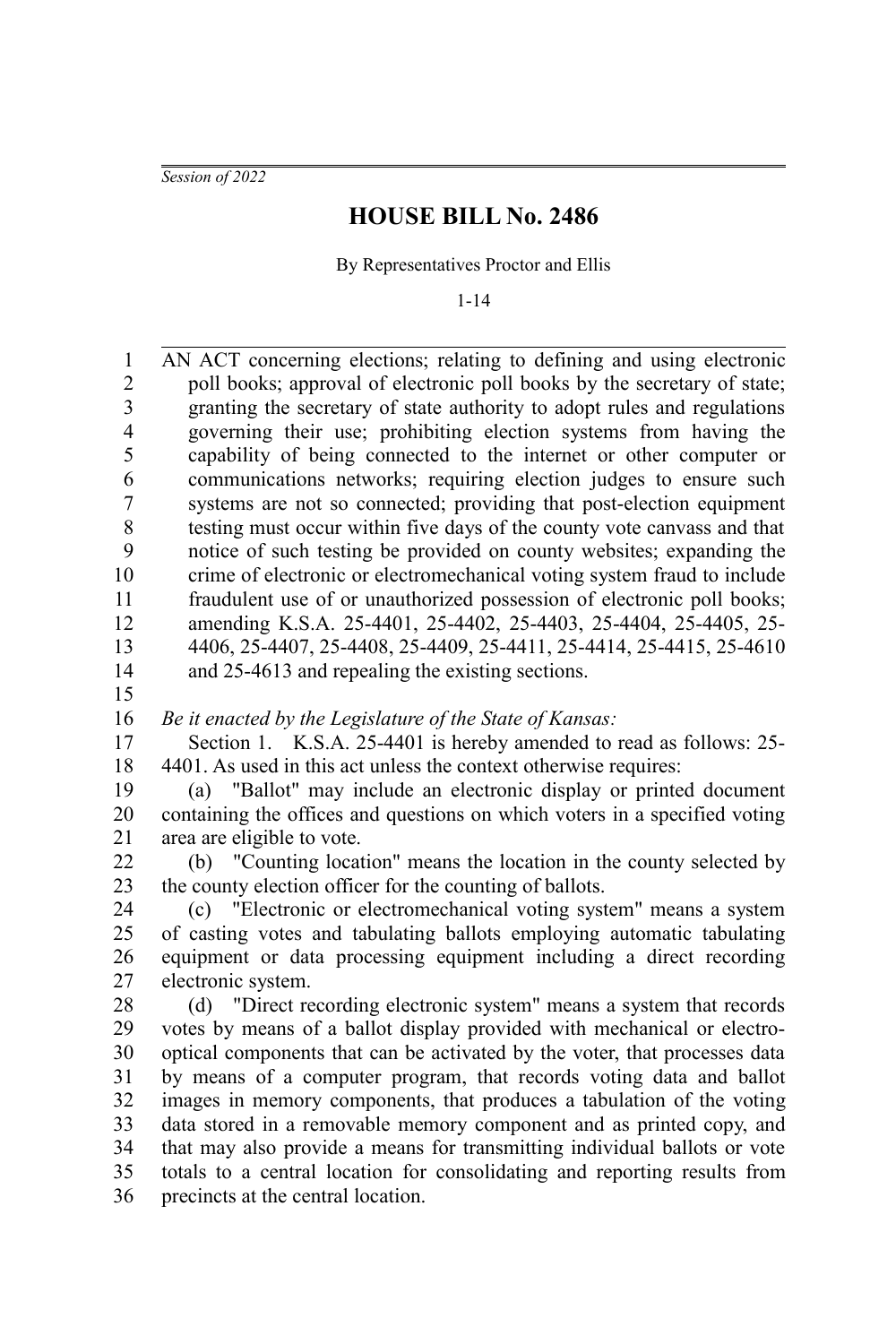*(e) "Electronic poll book" means an electronic list of registered voters for a particular precinct or polling location that may be transported to a polling location and on which each voter may sign the voter's signature. "Electronic poll book" includes both the hardware and software necessary for operation. An "electronic poll book" is a type of "poll book" as provided in K.S.A. 25-2507, and amendments thereto. "Electronic poll book" does not include automatic tabulating equipment or data processing equipment, including a direct recording electronic system, that are components of an electronic or electromechanical voting system.* 1 2 3 4 5 6 7 8 9

Sec. 2. K.S.A. 25-4402 is hereby amended to read as follows: 25- 4402. Subject to the limitations of article 44 of chapter 25 of Kansas Statutes Annotated, and amendments thereto, the board of county commissioners and the county election officer of any county are authorized to purchase, lease or rent and use electronic or electromechanical voting systems *or electronic poll books* as provided by K.S.A. 25-4403, and amendments thereto. 10 11 12 13 14 15 16

Sec. 3. K.S.A. 25-4403 is hereby amended to read as follows: 25- 4403. (a) The board of county commissioners and the county election officer of any county may provide an electronic or electromechanical voting system *or electronic poll books* to be used at voting places, or for advance voting in the county at national, state, county, township, city and school primary and general elections and in question submitted elections. 17 18 19 20 21 22

(b) The board of county commissioners of any county in which the board of county commissioners and county election officer have determined that an electronic or electromechanical voting system *or electronic poll books* shall be used may issue bonds to finance and pay for purchase, lease or rental of such a system. 23 24 25 26 27

(c) The board of county commissioners and the county election officer of any county may adopt, experiment with or abandon any electronic or electromechanical system *or electronic poll books* herein authorized and approved for use in the state and may use such a system in all or any part of the voting areas within the county or in combination with an optical scanning voting system or with regular paper ballots. Whenever the secretary of state rescinds approval of any voting system *or electronic poll books*, the board of county commissioners and the county election officer shall abandon the system *or electronic poll books* until changes therein required by the secretary of state have been made, or if the secretary of state advises that acceptable changes cannot be made therein, the abandonment shall be permanent. 28 29 30 31 32 33 34 35 36 37 38 39

(d) On and after the effective date of this act, no board of county commissioners in any county may purchase, lease or rent any direct recording electronic system, as defined in K.S.A. 25-4401(d), and amendments thereto. On and after the effective date of this act, no board of 40 41 42 43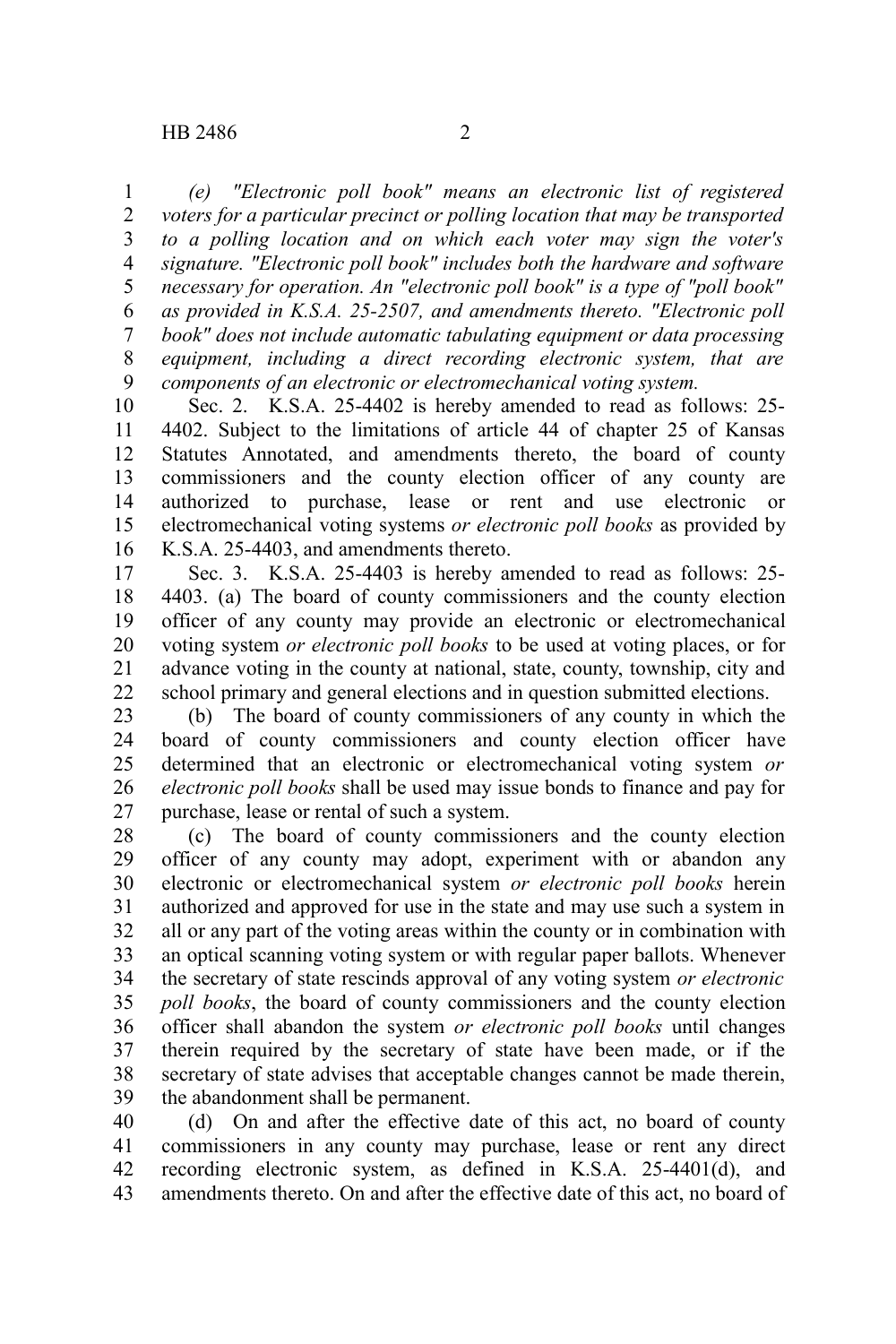county commissioners in any county may purchase, lease or rent any electronic or electromechanical voting system, unless such system: 1 2

(1) Provides a paper record of each vote cast, produced at the time the vote is cast; and 3 4

(2) has the ability to be tested both before an election and prior to the date of canvass. Such test shall include the ability to match the paper record of the machine to the vote total contained in the machine. 5 6 7

*(e) No component of an electronic or electromechanical voting system shall have the capability to be connected to the internet or to any other communications or computer network, including, but not limited to, a local area network, wireless network, cellular network or satellite network, or to use bluetooth or any other wireless communications technology.* 8 9 10 11 12 13

*(f) On and after July 1, 2022, no board of county commissioners or the county election officer of any county may purchase, lease or rent any electronic poll books unless the kind or make of such poll books have been certified by the secretary of state. No electronic poll book may be operated unless its network connectivity meets the security standards established by the secretary of state.* 14 15 16 17 18 19

Sec. 4. K.S.A. 25-4404 is hereby amended to read as follows: 25- 4404. The secretary of state shall examine and approve the kinds or makes of electronic or electromechanical voting systems, including operating systems, firmware and software*, and electronic poll books*, and no kind or make of such system *or electronic poll book* shall be used at any election unless and until it receives certification by the secretary of state and a statement thereof is filed in the office of the secretary of state. 20 21 22 23 24 25 26

Sec. 5. K.S.A. 25-4405 is hereby amended to read as follows: 25- 4405. (a) Any person, firm or corporation desiring to sell any kind or make of electronic or electromechanical voting system *or electronic poll book* to political subdivisions in Kansas may in writing request the secretary of state to examine the kind or make of the system which it desires to sell and shall accompany the request with a certified check in the sum of \$250 payable to the secretary of state to be used to defray a portion of the costs of such examination, and shall furnish at its own expense such system to the secretary of state for use in examining such system. The secretary of state may require such person, firm or corporation to furnish a competent person to explain the system *or electronic poll book* and demonstrate by the operation of such system *or electronic poll book* that it complies with *any applicable* state and federal laws *and regulations*. The secretary of state may employ a competent person or persons to assist in the examination and to advise the secretary as to the sufficiency of such machine *voting system or electronic poll book* and to pay such persons reasonable compensation therefor. The costs of employment and any other 27 28 29 30 31 32 33 34 35 36 37 38 39 40 41 42 43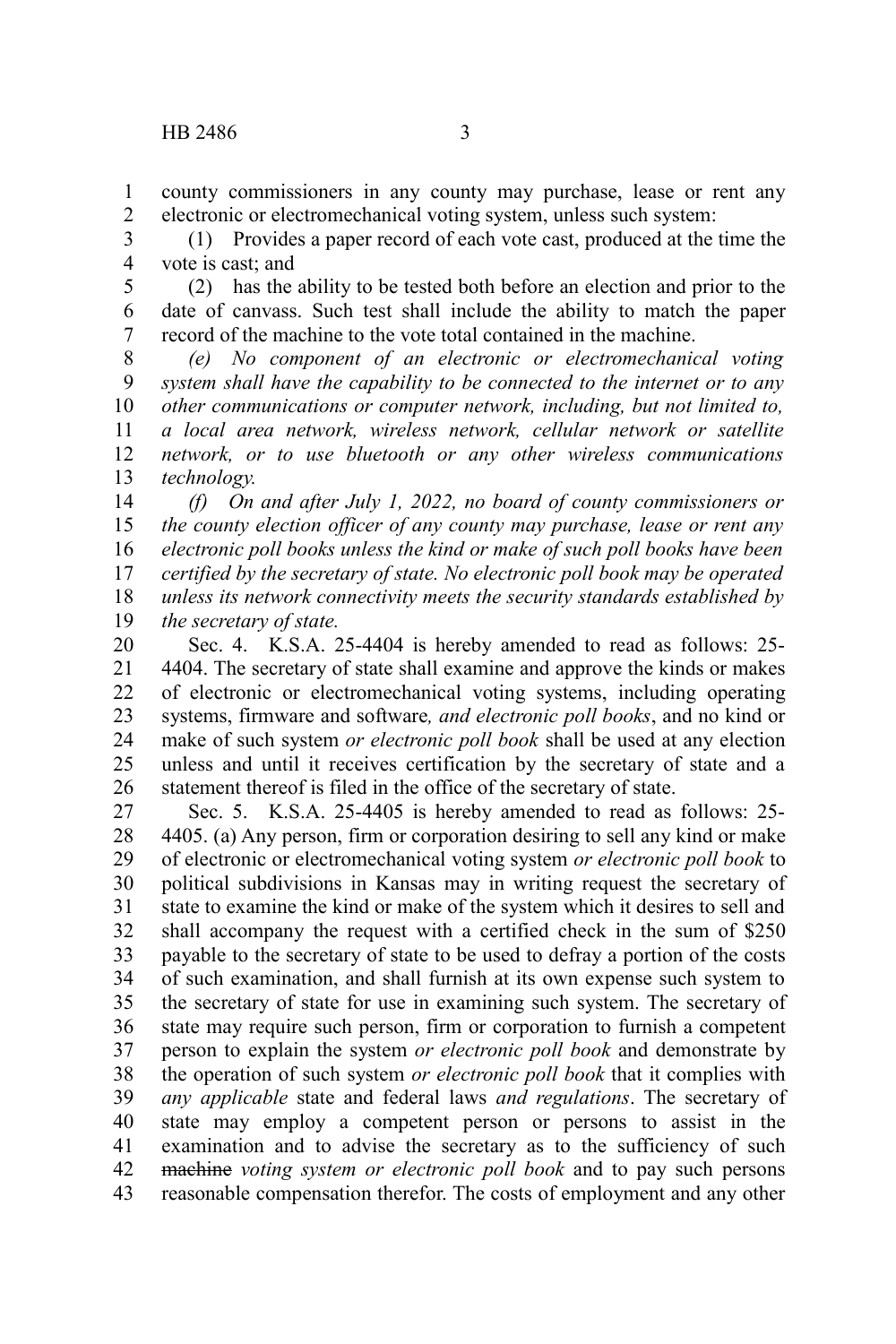costs associated with the approval of such system shall be paid by the applicant. 1 2

(b) The secretary of state may require a review of any theretofore approved electronic or electromechanical voting system *or electronic poll book* and the equipment and operation thereof. Such review shall be commenced by the secretary of state giving written notice thereof to the person, firm or corporation which sought approval of the *voting* system *or electronic poll book* and to each county election officer and county commissioner of counties known to have purchased, leased or rented any such *voting* system *or electronic poll book* or equipment thereof. Such notice shall fix a time and place of hearing at which those persons wishing to be heard may appear and give oral or written testimony and explanation of the *voting* system *or electronic poll book*, its equipment and operation and experience had therewith. After such hearing date and after such review as the secretary of state deems appropriate, the secretary of state may renew approval of the *voting* system *or electronic poll book*, require changes therein for continued approval thereof or rescind approval previously given on either a conditioned or permanent basis. 3 4 5 6 7 8 9 10 11 12 13 14 15 16 17 18

(c) The secretary of state may appoint persons to assist county election officers or county commissioners in the testing of any electronic or electromechanical voting system *or electronic poll book* and its equipment or the programs of such system *or electronic poll book*. 19 20 21 22

Sec. 6. K.S.A. 25-4406 is hereby amended to read as follows: 25- 4406. Electronic or electromechanical voting systems approved by the secretary of state: 23 24 25

(a) Shall provide for voting for the candidates for nomination or election of all political parties officially recognized pursuant to K.S.A. 25- 302a, and amendments thereto; 26 27 28

(b) shall permit a voter to vote for any independent candidate for any office; 29 30

(c) shall provide for voting on constitutional amendments or other questions submitted; 31 32

(d) shall be so constructed that, as to primaries where candidates are nominated by political parties, the voter can vote only for the candidates for whom the voter is qualified to vote according to articles 2 and 33 of chapter 25 of the Kansas Statutes Annotated, and amendments thereto; 33 34 35 36

(e) shall afford the voter an opportunity to vote for any or all candidates for an office for whom the voter is by law entitled to vote and no more, and at the same time shall prevent the voter from voting for the same candidate twice for the same office: 37 38 39 40

(f) shall be so constructed that in presidential elections the presidential electors of any political party may be voted for by one action; 41 42 43

(g) shall provide for "write-in" votes;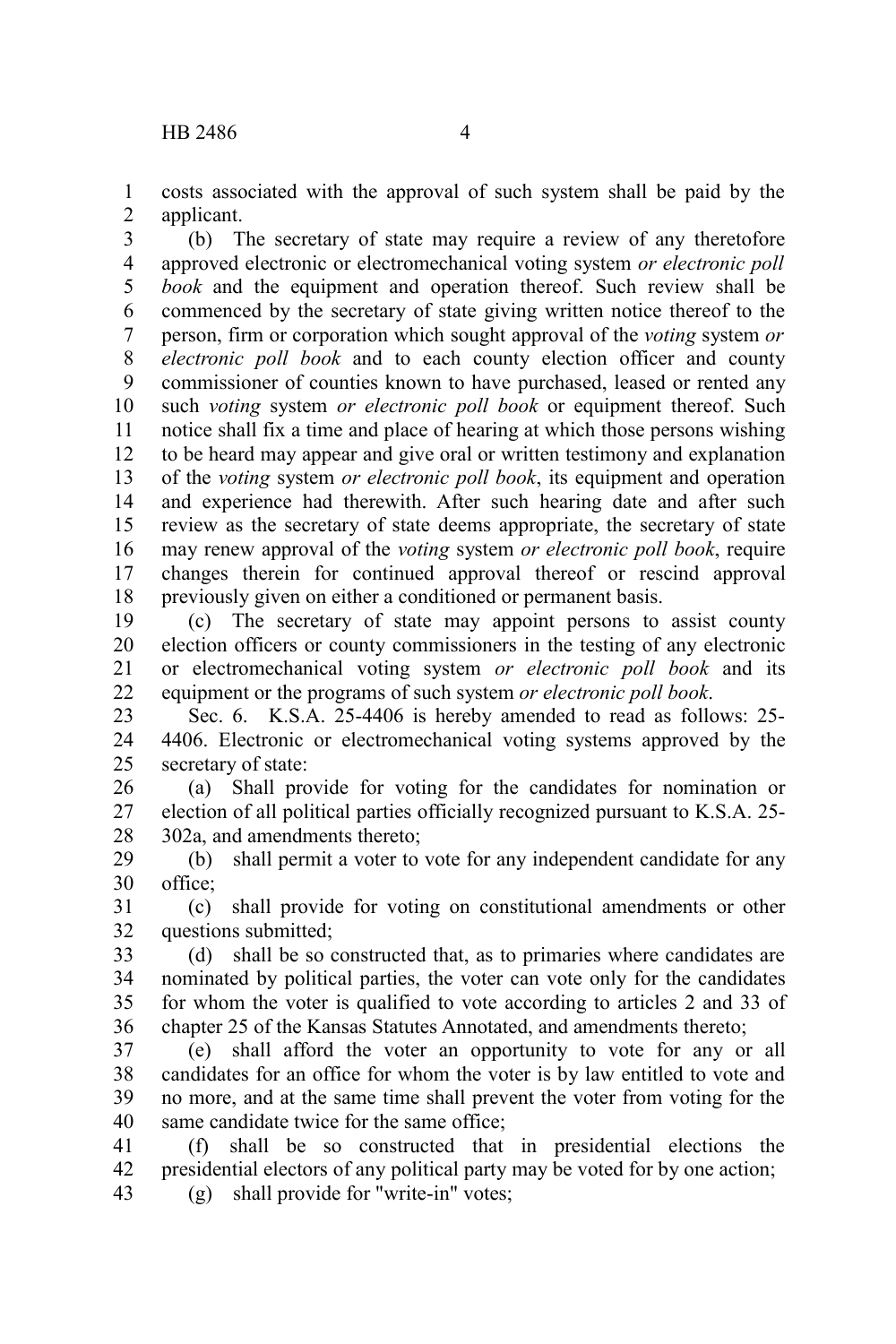## HB 2486 5

1

(h) shall provide for voting in absolute secrecy, except as to persons who request assistance due to temporary illness or disability or a lack of proficiency in reading the English language; 2 3

(i) shall reject all votes for an office or upon a question submitted when the voter has cast more votes for such office or upon such question than the voter is entitled to cast; 4 5 6

(j) shall provide for instruction of voters on the operation of voting machines, illustrating the manner of voting by the use of such systems. The instruction may include printed materials or demonstration by election board workers; 7 8 9 10

(k) shall provide a paper record of each vote cast, produced at the time the vote is cast; 11 12

(l) shall have the ability to be tested both before an election and prior to the date of canvass. The test shall include the ability to match the paper records of such machines to the vote totals contained in the machines; and 13 14 15

(m) shall meet the requirements of the help America vote act of 2002 and other federal statutes and regulations governing voting equipment*; and* 16 17 18

*(n) shall not have the capability nor shall any component of an electronic or electromechanical voting system have the capability to be connected to the internet or to any other communications or computer network, including, but not limited to, a local area network, wireless network, cellular network or satellite network, or to use bluetooth or any other wireless communications technology*. 19 20 21 22 23 24

Sec. 7. K.S.A. 25-4407 is hereby amended to read as follows: 25- 4407. (a) When a board of commissioners and county election officer have determined that such-a kind or make of electronic or electromechanical voting system *or electronic poll book* shall be used in a county, the board of county commissioners and the county election officer shall provide such number of units as shall be necessary to equip voting places for the use of voters. 25 26 27 28 29 30 31

(b) No tax shall be levied under this section, nor shall any moneys be paid from any fund under authority of this section for any contract to purchase, lease or rent any electronic or electromechanical voting system or equipment thereof *or electronic poll books*, if approval of such *voting* system or equipment *or kind or make of electronic poll book* has been rescinded by the secretary of state. 32 33 34 35 36 37

(c) The secretary of state may purchase, rent or lease voting equipment only for the purpose of providing such equipment to counties pursuant to the provisions of the help America vote act of 2002. 38 39 40

Sec. 8. K.S.A. 25-4408 is hereby amended to read as follows: 25- 4408. The board of county commissioners shall provide for the storage of electronic or electromechanical voting systems *and electronic poll books*. 41 42 43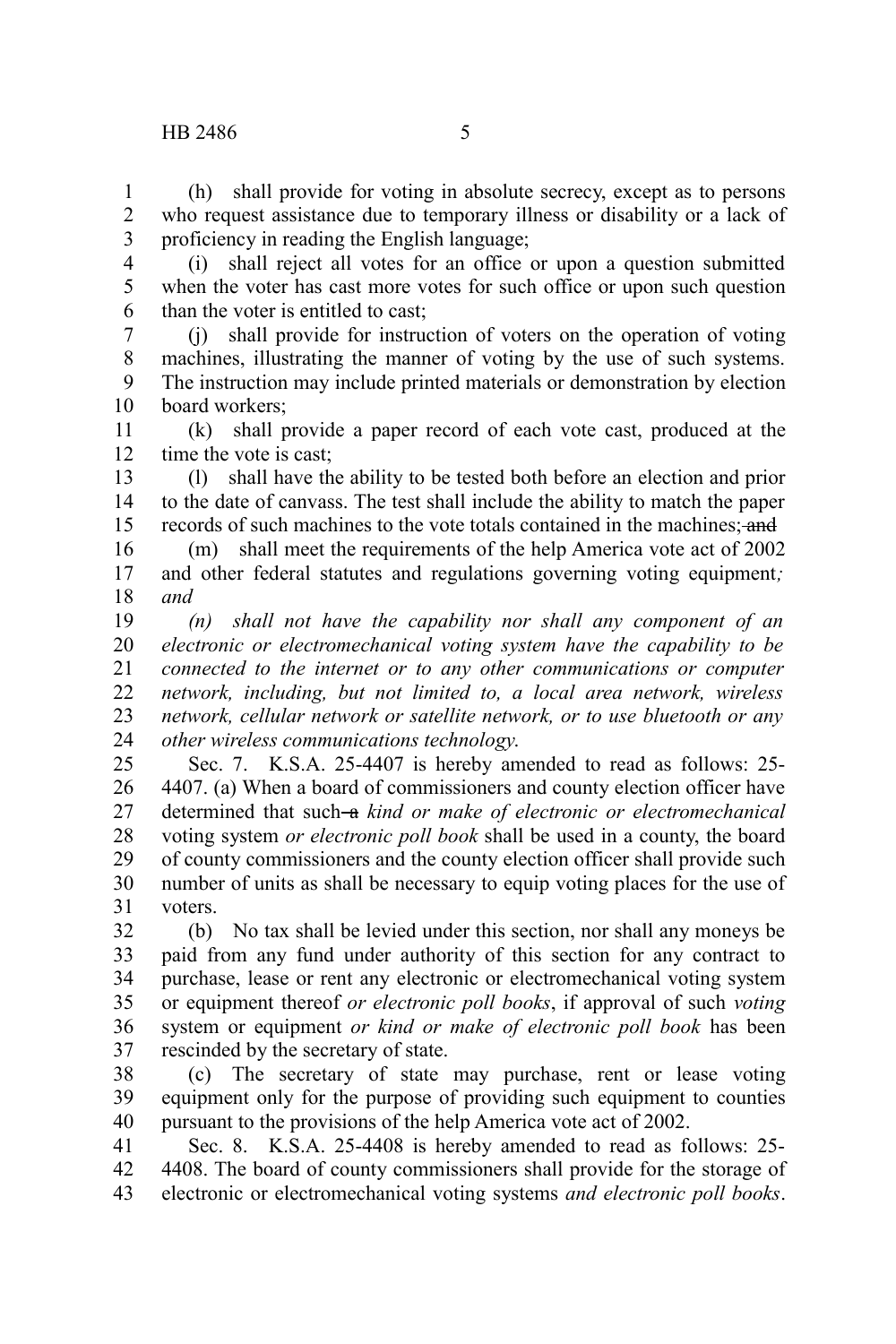The county election officer shall be in complete charge of the *voting* systems *and electronic poll books*, their safekeeping when not in use and keeping them in repair and working order and shall see that they are delivered to the voting places in time for all arrangements to be made and for the *voting* systems *and electronic poll books* to be ready for use at the hour of opening the polls. After the election the county election officer shall see that the *voting* systems *and electronic poll books* are returned to the place of storage, or are secured for on-site storage. 1 2 3 4 5 6 7 8

Sec. 9. K.S.A. 25-4409 is hereby amended to read as follows: 25- 4409. (a) The ballot information, shall, as far as practicable, be in the order of arrangement provided for paper ballots except that such information may be in vertical or horizontal rows, or in a number of separate pages. Voting squares or ovals may be before or after the names of candidates and statements of questions, and shall be of such size as is compatible with the type of system used. Ballot information shall be displayed in as plain clear type and size as the ballot spaces will reasonably permit. Where candidate rotation is used, the voting equipment shall be capable of meeting the requirements otherwise provided in law. 9 10 11 12 13 14 15 16 17 18

(b) Before the opening of the polls the election judges shall compare the ballots with the sample ballots furnished, and see that the ballot information thereon agrees and shall certify thereto on forms provided for this purpose. The certification shall be filed with the election returns. 19 20 21 22

*(c) Before, during and after the operation of the polling place, the election judges shall ensure that no component of the electronic or electromechanical voting system is connected to the internet or to any other communications or computer network, including, but not limited to, a local area network, wireless network, cellular network or satellite network, or using bluetooth or any other wireless communications technology.* 23 24 25 26 27 28 29

Sec. 10. K.S.A. 25-4411 is hereby amended to read as follows: 25- 4411. (a) The vote tabulation equipment may be located at any place within the county approved by the county election officer. 30 31 32

(b) Within five days prior to the date of the election, the county election officer shall have the automatic tabulating equipment tested to ascertain that the equipment will correctly count the votes cast for all offices and on all questions submitted. Public notice of the time and place of the test shall be given at least 48 hours prior thereto by publication once in a newspaper of general circulation in the county or city where such equipment is to be used *and on the county website, if the county has a website*. The test shall be open to representatives of the political parties, candidates, the press and the public. The test shall be conducted by processing a preaudited group of ballots marked to record a predetermined number of valid votes for each candidate and on each measure, and shall 33 34 35 36 37 38 39 40 41 42 43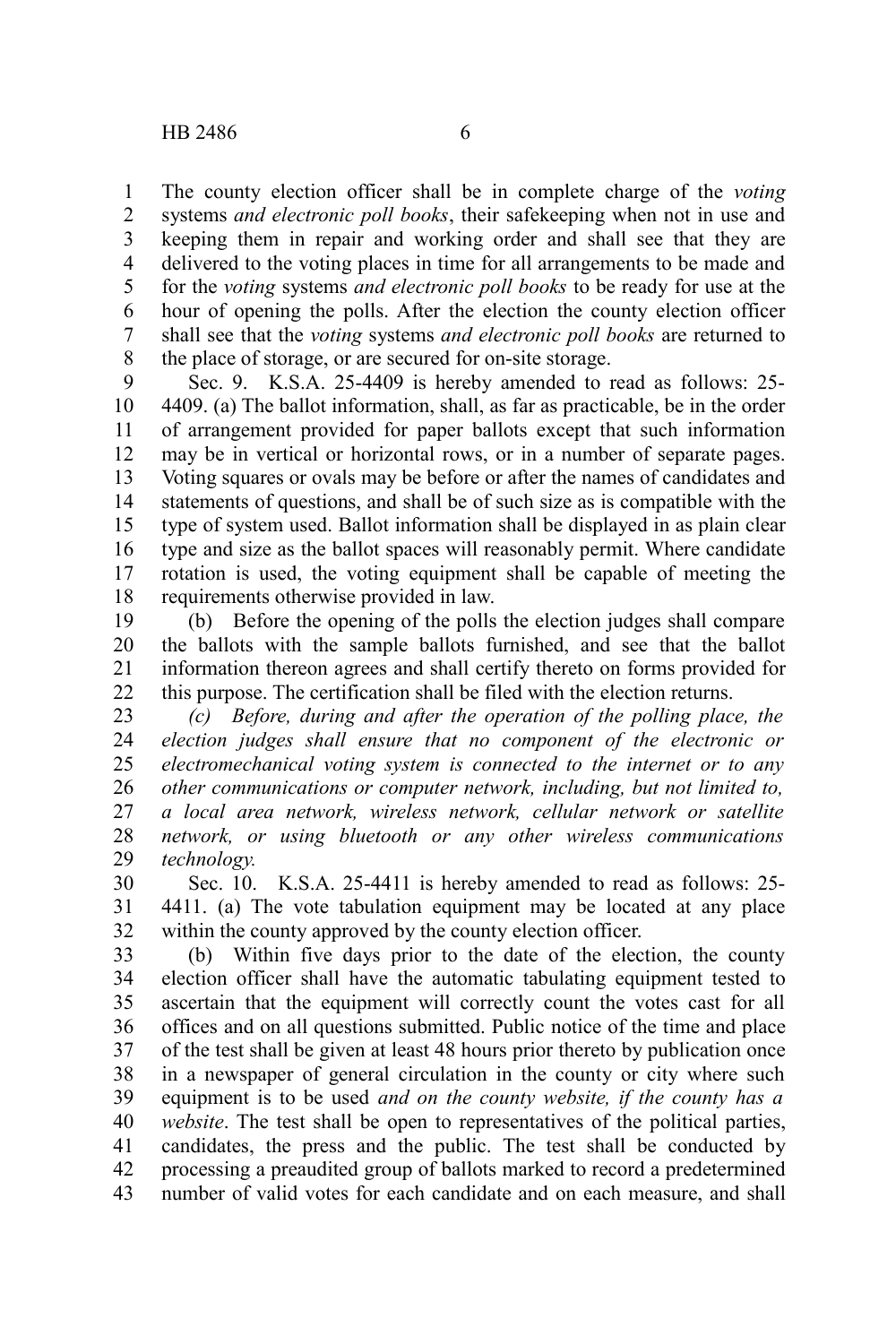include for each office one or more ballots which have votes in excess of the number allowed by law in order to test the ability of the automatic tabulating equipment to reject such votes. If any error is detected, the cause therefor shall be ascertained and corrected and an errorless count shall be made before the automatic tabulating equipment is approved. The test shall be repeated *within five business days* after the completion of the canvass. The equipment, programs and ballots shall be secured and retained by the county election officer. 1 2 3 4 5 6 7 8

Sec. 11. K.S.A. 25-4414 is hereby amended to read as follows: 25- 4414. Electronic or electromechanical voting system *or electronic poll book* fraud is: 9 10 11

(a) Being in unlawful or unauthorized possession of *electronic or electromechanical* voting *system* equipment, *electronic poll book equipment,* computer programs, operating systems, firmware, software or ballots; or 12 13 14 15

(b) intentionally tampering with, altering, disarranging, defacing, impairing or destroying any electronic or electromechanical *voting* system*, electronic poll book* or component part thereof, or any ballot used by such *electronic or electromechanical voting* systems. 16 17 18 19

Electronic or electromechanical voting system *or electronic poll book* fraud is a severity level 9, nonperson felony. 20 21

Sec. 12. K.S.A. 25-4415 is hereby amended to read as follows: 25- 4415. The secretary of state may adopt rules and regulations: 22 23

(a) For the use of electronic and electromechanical voting systems to count votes under the election laws of this state; and 24 25

(b) *for the use of electronic poll books to process voters at polling places; and* 26 27

28

*(c)* necessary for the administration of this act.

Sec. 13. K.S.A. 25-4610 is hereby amended to read as follows: 25- 4610. (a) The optical scanning equipment may be located at any place within the county approved by the county election officer. 29 30 31

(b) Within five days prior to the date of the election, the county election officer shall have the optical scanning equipment tested to ascertain that the equipment will correctly count the votes cast for all offices and on all questions submitted. Public notice of the time and place of the test shall be given at least 48 hours prior thereto by publication once in a newspaper of general circulation in the county where such equipment is to be used *and on the county website, if the county has a website*. The test shall be open to representatives of the political parties, candidates, the press and the public. The test shall be conducted by processing a preaudited group of ballots marked as to record a predetermined number of valid votes for each candidate and on each question submitted, and shall include for each office one or more ballots which have votes in excess of 32 33 34 35 36 37 38 39 40 41 42 43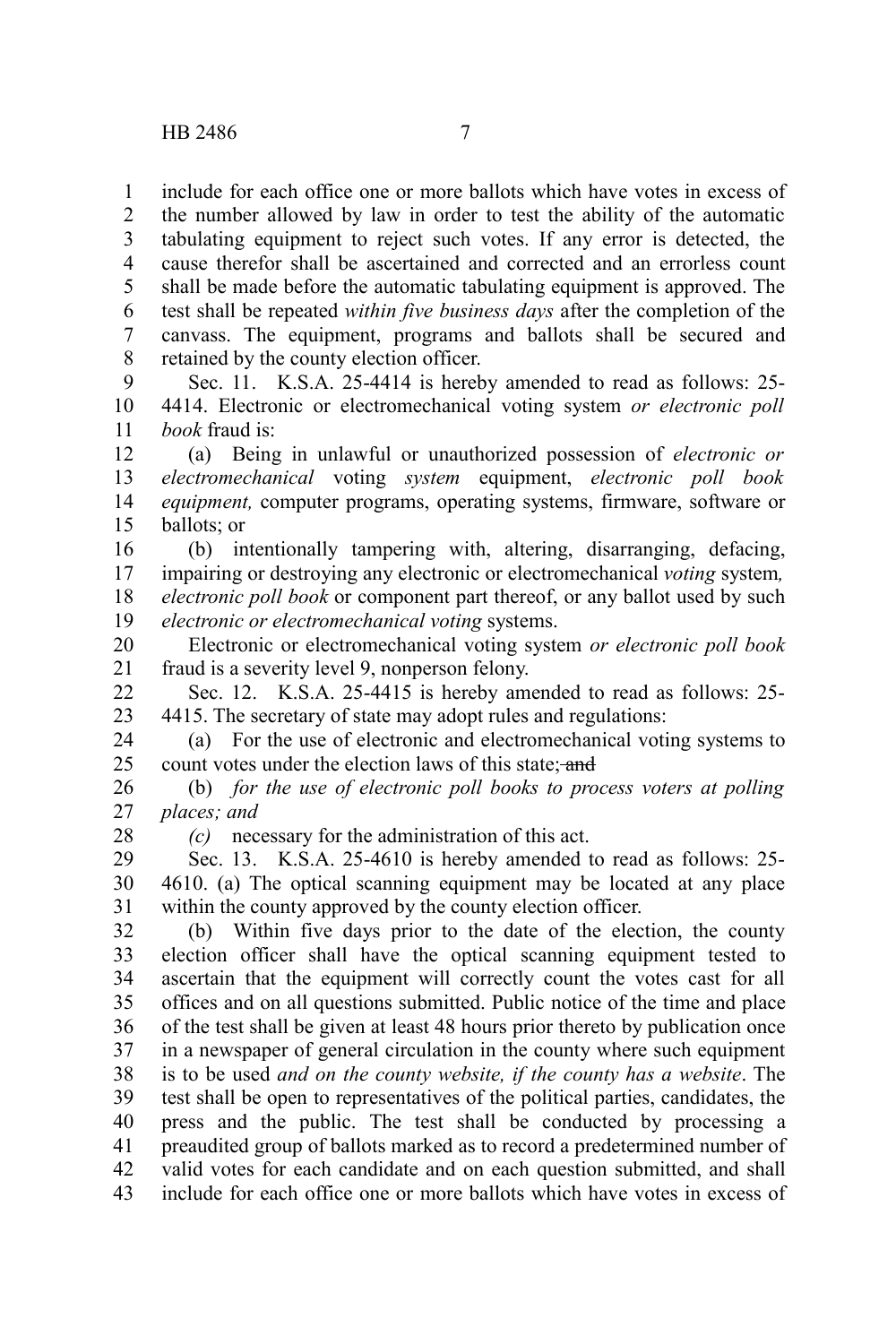the number allowed by law in order to test the ability of the optical scanning equipment to reject such votes. If any error is detected, the cause therefor shall be ascertained and corrected and an errorless count shall be made before the optical scanning equipment is approved. The test shall be repeated *within five business days* after the completion of the canvass. The programs and ballots shall be sealed, retained and disposed of in the same manner as paper ballots. 1 2 3 4 5 6 7

Sec. 14. K.S.A. 25-4613 is hereby amended to read as follows: 25- 4613. Optical scanning equipment and systems using optical scanning equipment approved by the secretary of state: 8 9 10

(a) Shall be capable of being tested to ascertain that the equipment will correctly count votes cast for all offices and on all questions submitted: and 11 12 13

(b) shall be capable of printing in legible form, reports and summaries of the election results as required by articles 30 and 31 of chapter 25 of Kansas Statutes Annotated, and amendments thereto; and 14 15 16

(c) shall be capable of tabulating votes for candidates for nomination or election of all political parties officially recognized pursuant to K.S.A. 25-302a, and amendments thereto; and 17 18 19

(d) shall be capable of tabulating votes for any independent candidate of any office; and 20 21

(e) shall be capable of tabulating votes for constitutional amendments or other questions submitted; and  $22$ 23

(f) shall be capable of tabulating the number of "write-in" votes cast for any office; 24 25

(g) shall not count any votes for an office or upon a question submitted when the voter has cast more votes for such office or upon such question than the voter is entitled to cast; 26 27 28

(h) shall provide notification when the voter has cast more votes for such office or upon such question than the voter is entitled to cast; and 29 30

(i) shall meet the requirements of the help America vote act of 2002 and other federal statutes and regulations governing voting equipment*; and* 31 32 33

*(j) shall not have the capability nor shall any component of an optical scanning system have the capability to be connected to the internet or to any other communications or computer network, including, but not limited to, a local area network, wireless network, cellular network or satellite network, or to use bluetooth or any other wireless communications technology*. 34 35 36 37 38 39

Sec. 15. K.S.A. 25-4401, 25-4402, 25-4403, 25-4404, 25-4405, 25- 4406, 25-4407, 25-4408, 25-4409, 25-4411, 25-4414, 25-4415, 25-4610 and 25-4613 are hereby repealed. 40 41 42

Sec. 16. This act shall take effect and be in force from and after its 43